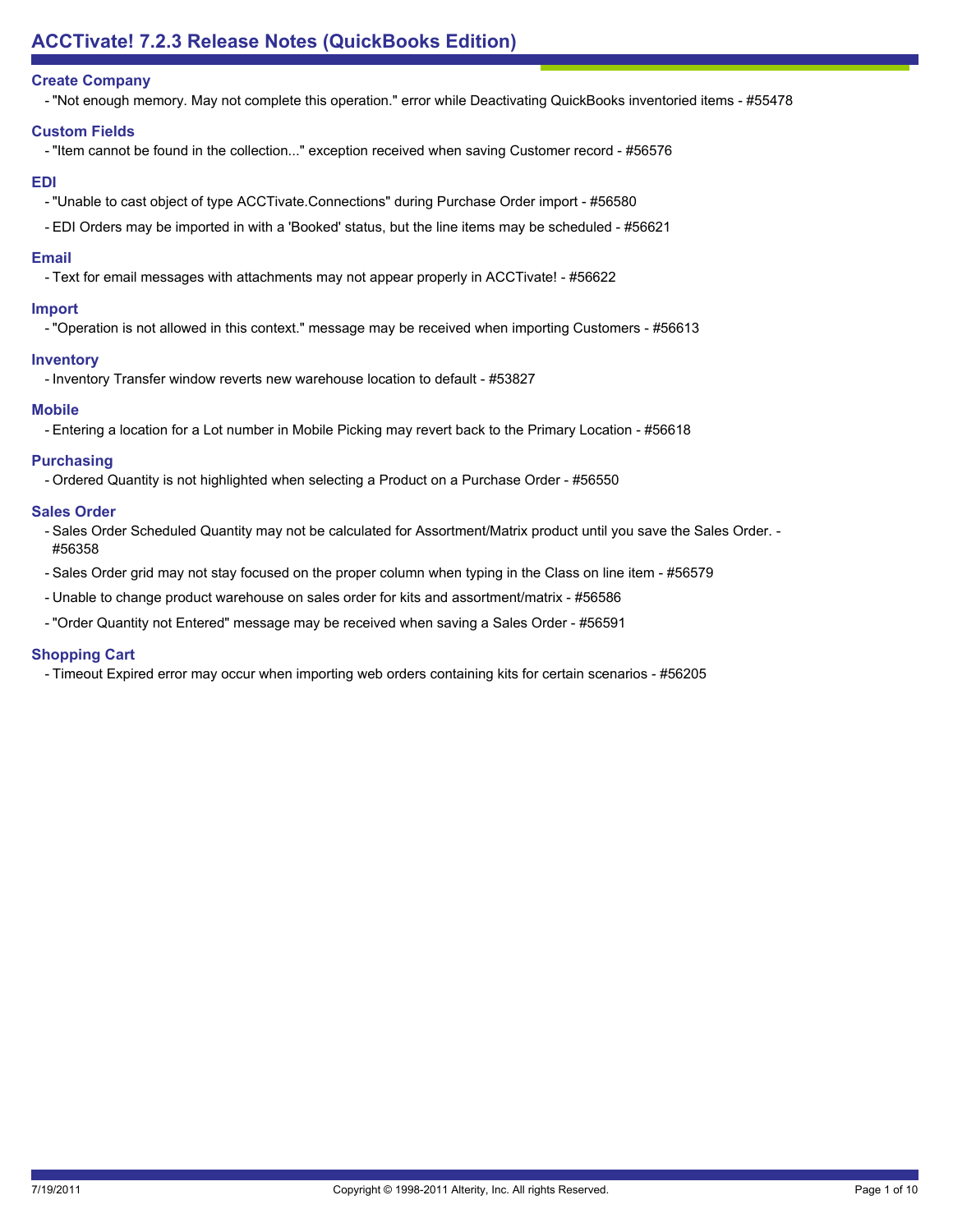## **Business Activity**

- Business Activity Review may refresh every 15 seconds, regardless of settings - #56493

## **Create Company**

- Default Warehouse is WH1 on final page of Create Company Wizard #54998
- Product Type list is not being created when selected on the Product Import options screen #55968
- No blank option for default warehouse for branches created from QuickBooks #55969
- Remove "In progress" flag for Create Company wizard once the standard Sync with QuickBooks begins #56199

## **Email**

- "Invalid column name 'OrderCount'" error when filtering Broadcast Email Messages on Sales Order count #55454
- Text for email messages with PDF attachments may not appear properly in ACCTivate! #55903
- ACCTivate! email should not be sent if attachment file is locked #56377

#### **Import**

- Import Data function may allow beginning quantity on hand for lot or serial-numbered items without a lot/serial number -#29970
- Import Data should accept Marketing Code ID or Description #52700
- Updating Customer information using the Import Data (Excel) wizard does not support Customer Jobs #53044
- Import Data (Products) allows non-inventoried products to be imported with Average cost method #55853
- Bill of Materials not set for new products when using the Import Data (Excel) utility #55957
- Import Data (Customer) may create blank Contact records if contact fields are mapped #56013
- Product Import may not properly import in Sales Tax Code. #56175
- "Unit 'Ea' with Base Unit 'Ea' is not configured" error may occur in Import Data (Excel) function #56526

## **Installation**

- "Error running database update" for tbImportConversion table may occur if using Web Orders Import module - #56546

#### **Inventory**

- Added Cost transaction following Balance Adjustment may not be included in FIFO/LIFO layer #55262
- COGS Update may calculate differently when starting with different transactions #55858
- Cost of a Credit may be incorrect when Added Cost Transactions have same Transaction Date as the prior Sales transaction - #55863
- Divide by zero error on component of added cost assembly #56145
- Original Location may appear for a Lot or Serial number after location/bin transfers #56462

# **Login**

- "Default transaction date adjusted from 12/30/1899..." message may appear on ACCTivate! login window #56392
- Splash screen should focus User ID field if it's blank #56482

## **Mobile**

- "Subquery returned more than 1 value" error in Mobile Picking when a kit or assortment contains the same component more than once - #56294

#### **Product**

- Function to rename the Unit of Measure code in Configuration Management #56117
- "By" column is blank on History tab of Product Information window for Purchase Orders #55805
- Changing Control Type to Lot or Serial Numbered may cause problems if there are previous transactions #56150
- Product Availability user default is ignored when opening Find Product #56421
- Quantity Available for Non-Inventoried items in Product Lookup appears incorrectly #56524

# **Purchasing**

- Purchase Order Detail grid columns are not aligned when using large fonts / DPI - #56229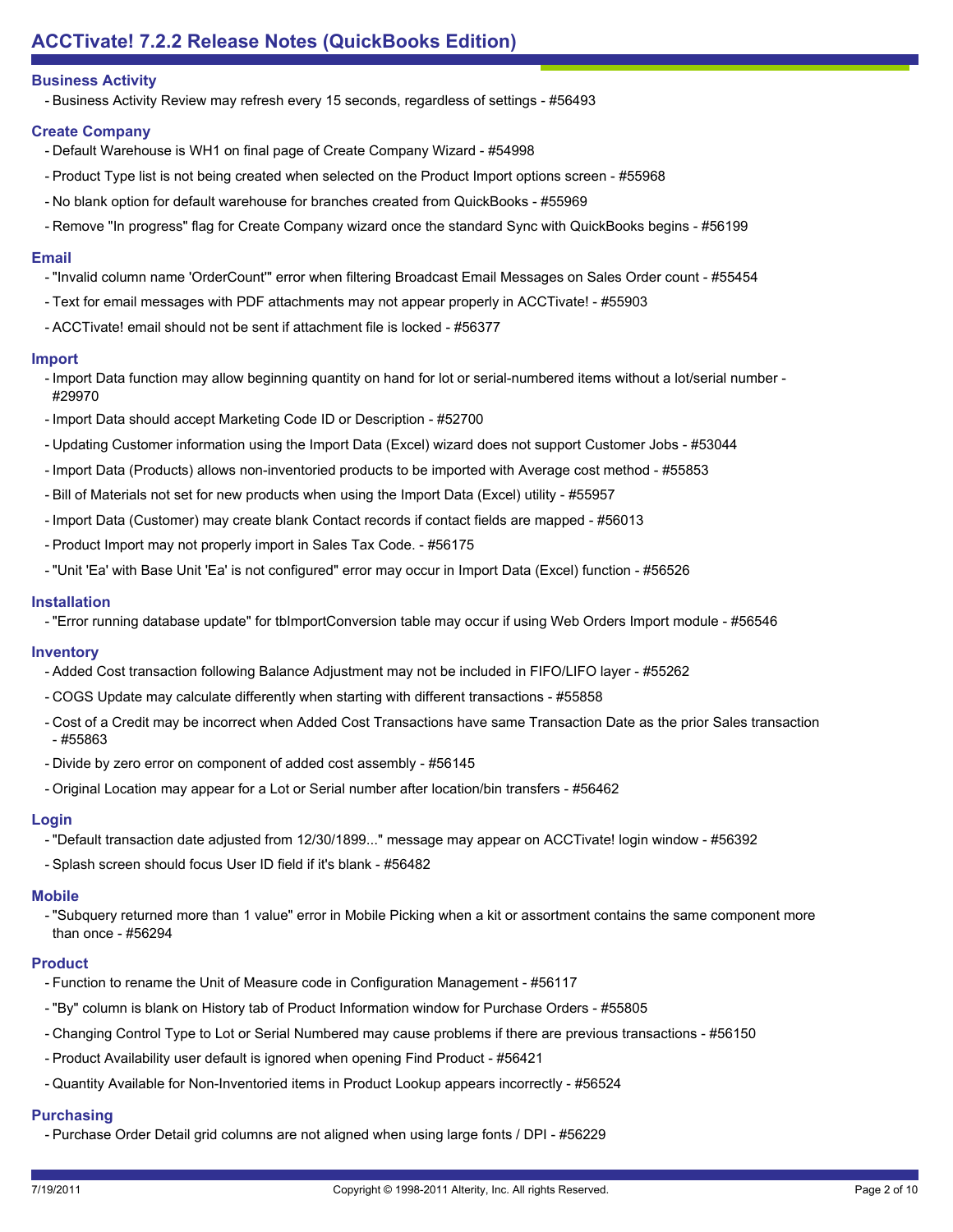## **Sales Order**

- Status Changed By and Date are not updated when Invoice voided and order is re-scheduled #55927
- Unit column on Sales Order Detail tab may not include full unit text #56399
- Invalid Discount Type '€' treating it as '%' #56420
- Product Popup notes may display when opening Sales Order without selecting the Product #56437
- Price Code lookup button may not display for Sales Order Drop Ship lines. #56438
- Changes to QuickBooks Class are lost when saving a sales order #56459
- "Order quantity not entered" message when modifying a sales order #56471
- Serial Number can be scheduled and invoiced for more than one line on a single sales order/invoice #56494
- Popup Warning is repeatedly displayed when entering a quantity into the Assortment/Matrix scheduled field for a component -#56528
- Confusion when selecting a Sales order line item to add/modify Lot/Serial numbers or Assortment/Matrix quantities #56529

## **Shipping**

- TAB sequence incorrect on Print / Export Shipments window #55887
- Opening Shipment in Package Shipments window, after processing shipment, may not display Tracking Information #55989
- Invalid Use of Null error may be received opening a Shipment in Package Manager #56045
- 10,000 carton warning appears in Package Shipments based on stocking unit instead of packaging unit #56533

## **Shopping Cart**

- In QB US edition, Tax Code should come from product record instead of order header if product has a non-taxable sales tax code - #56463

## **Synchronization**

- "Only one a/r or a/p account allowed per transaction." during Sales or Purchase Invoice synchronization #29845
- QuickBooks company file verification fails if the QBW file path is blank in the ACCTivate! configuration file #56481

#### **User Interface**

- "Run-time error '58'. File Already Exists" error may be received after changing the columns in a data grid - #56466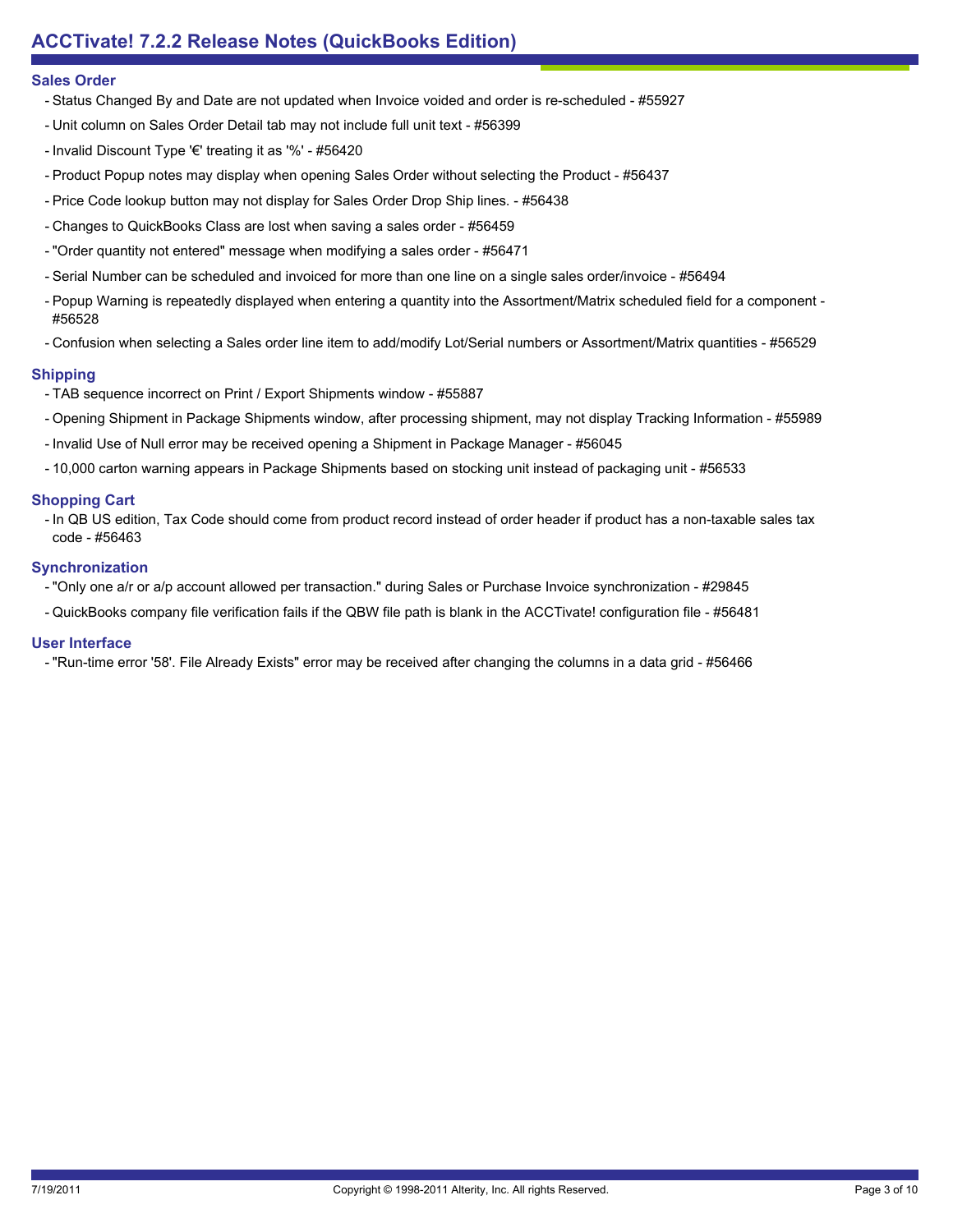## **Business Activity**

- "Illegal data value" error may be received entering in time on a Business Activity - #56373

## **Configuration**

- Resize tax category grid to full width #56375
- Selection Prompts side arrows cause ACCTivate! to close when clicked #55819
- "Document Numbers" grid in Configuration Management doesn't resize properly #55890
- Issue when adding new Unit of Measure in configuration option #56314

## **Create Company**

- Initial Product Import during Create Company Wizard does not set the Cost Layer for FIFO/LIFO products #56231
- Out of memory error when importing a very large number of invoices from QuickBooks #56270

#### **Customer**

- Special Order Product does not display on Customer Products tab - #56140

#### **EDI**

- Disable "Receive ACCTivate! Orders" button after initial click #56431
- EDI Manager may crash on 64-bit machines if system is not licensed for EDI Manager #56434

## **Email**

- "Multiple-step operation generated errors..." may occur in Broadcast Email Messages tool for lengthy contact names - #56423

## **Installation**

- "Error running database update" for tbImportConversion table may occur if using Web Orders Import module #56297
- "File not found" errors may occur when opening certain windows after upgrading from ACCTivate! 6.4.x or an earlier version -#56359

#### **Inventory**

- "Subscript out of range" error when posting transactions for inactive warehouses #30721
- "Invalid character value for cast specification" error may be received when posting negative lot/serialized Assembly #56148
- Transferring a Lot between warehouse locations will impact the Received and Issued fields on the Lots tab #56256
- "Either BOF or EOF is True..." error may be received when posting an inventory transaction if Document Date is selected -#56329
- Location on in Lot/Serial reports may be blank when using Multiple Location Control module #56427

#### **License**

- "LICENSE TAG FILE NOT FOUND" error may occur due to Windows security configuration problems on ACCTivateData shared folder - #56396

#### **Lookup**

- Ambiguous column name 'GUIDSalesperson' in Invoice lookup for users with "Restrict by Salesperson" permission - #56366

## **Mobile**

- Duplicate count lines may be created by ACCTivate! Mobile when using the Blind Count option without the Multiple Location Control add-on module - #55586
- Inventory Transfer may return "Product does not exist in Database" error if product isn't stocked in both From and To Warehouses - #55946
- Selected Assortment/Matrix component items do not appear in ACCTivate! Mobile Picking #56327
- Error opening Inventory Count sheet after upgrading to ACCTivate! 7.2 #56451

# **Product**

- Allow Product to be changed from 'Drop Ship' Item Type to be 'Inventoried'. #56397
- Allow Bill of Materials type to be changed from None to Assembly or Variable Build/Batch #56409
- Allow Item Type changes between Inventoried and Special Order Only for products with transactions #56428
- Copy Product function does not copy List Price to new product #56027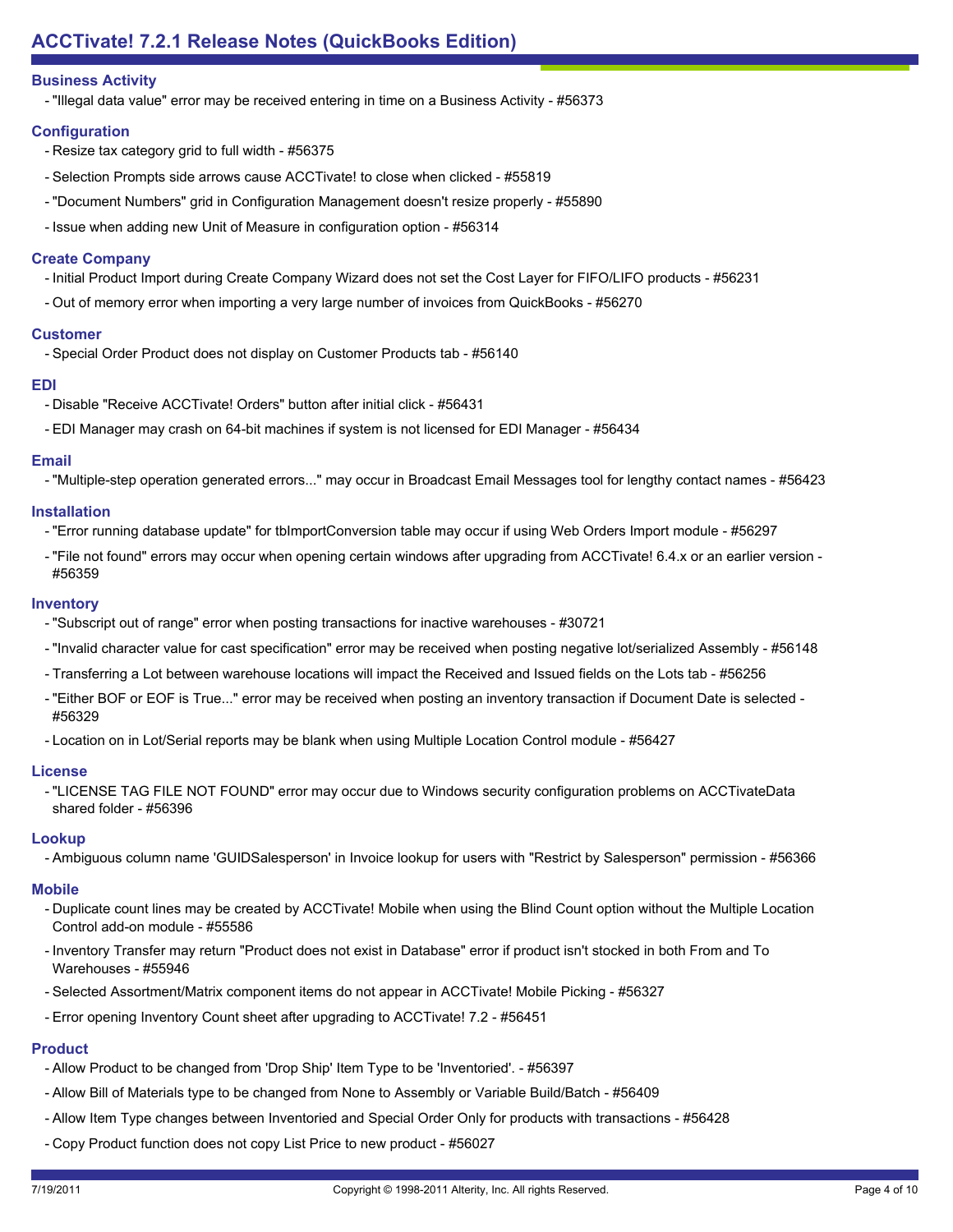## **Product**

- "Cannot delete warehouse referenced by purchase orders" message when attempting to remove a product from a warehouse
- #56241

## **Purchasing**

- Stocking Unit should always be used for Inventory Receipts for Lot/Serial-numbered items #56249
- Amounts on Purchase Order window and reports may show as \$0.00 for existing purchase orders #56317
- Purchase Invoice Approved Amount may be incorrectly recalculated after changes are made #56371
- "Item cannot be found in the collection..." error from Create POs button in the Special Order wizard #56374
- "Application uses a value of the wrong type for the current operation" error may occur in Drop Ship wizard #56376

## **Reports**

- Quantity may appear as #### on Sales Order forms for large quantity values #56384
- Inventory Receipts report no longer displays the Vendor ID. #56389

## **Sales Order**

- "Override Price Code" user permission does not prevent users from modifying price code on sales quote/order #53973
- Copy Sales Order function resets Sales Tax Loc to customer default #54515
- "Invalid use of NULL" exception when using Refresh Prices function for sales order with note line(s) #56026
- Change Order Workflow Status utility excludes Service Orders. #56057
- QuickBooks Class on Sales Order may not be updated when changing Customer #56076
- Sales Order Number may be saved as a space and may cause Sales Orders to be blocked from being created. #56280
- Price Unit drop-down is blank on first line of sales order if it's a drop shipment #56351
- Sales Quote (2nd Button) reports cannot be printed due to a "scheduled quantity" warning #56352
- "Invalid Warehouse" message may appear on sales quote, order or credit memo #56353
- "Invalid class string" error when entering a missing sales quote, order or credit memo number #56379
- Sales Order Total Amount field initially appears as "0,00" #56381
- Payment amount may be incorrect from Web Orders Import for certain currency formats #56395

## **Shipping**

- "Object reference..." or "Object variable... not set" errors when importing void records from shipping workstation #56388
- Prepare shipments picks up order with Packaging workflow status #56394

## **Synchronization**

- "Use Customer Tax Code" is not set error may occur during Invoice synchronization #56367
- Purchase Invoices may not be synchronized to QuickBooks and "Object doesn't support this property or method" error may be returned. - #56400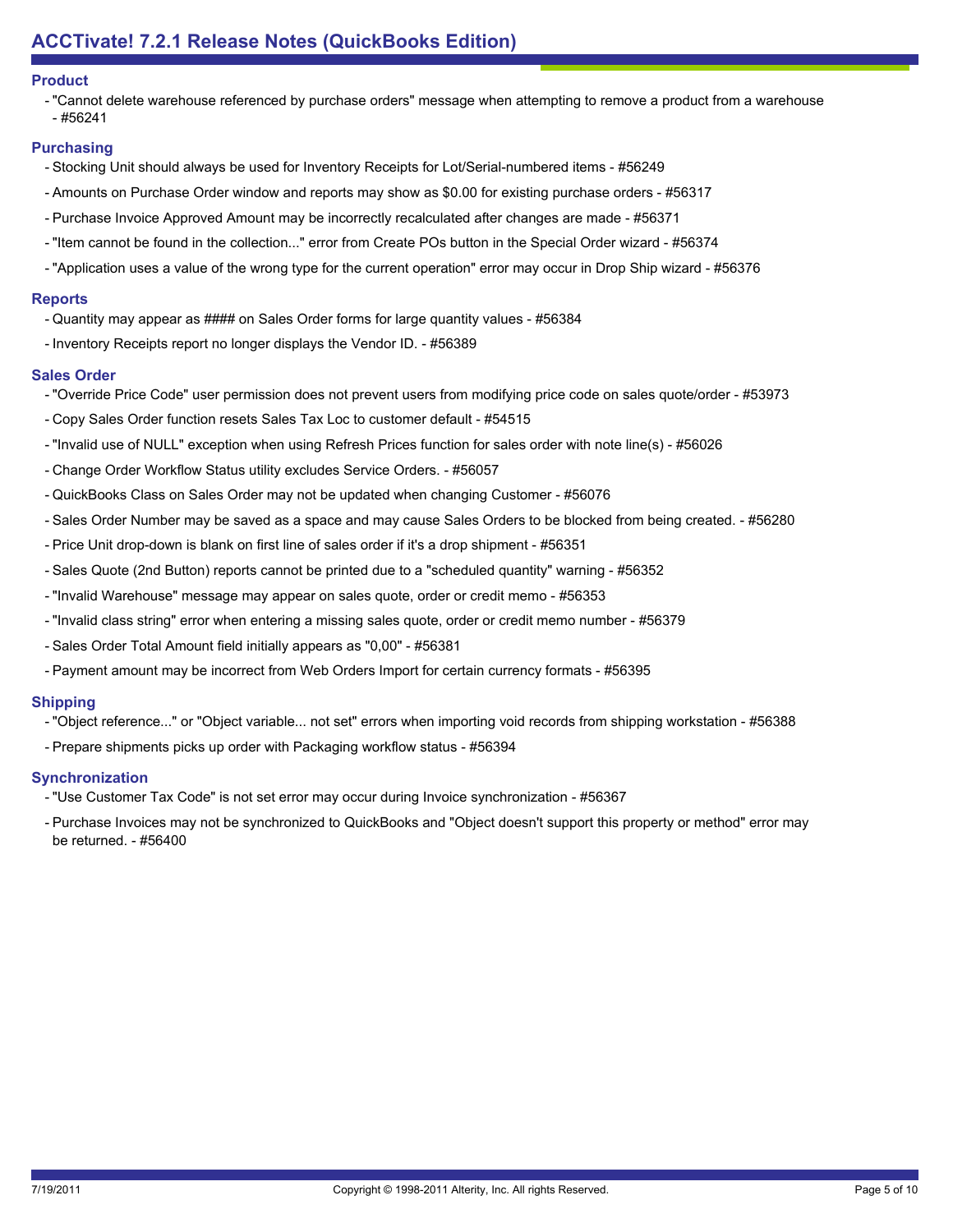## **Business Activity**

- Remember previous filters, columns and groups when re-opening the Business Activity Review #53402
- Drop-down to select unit of measure for Time and Materials tabs for Service Billing #55111
- Changing Business Activity number then tabbing does not open the new Activity #55970

## **Business Alerts**

- Workflow status included in both grid and drop-down filter on Sales Order Mgmt tab #53013
- Support for Vendor's Unit of Measure on Reorder function on Inventory Mgmt tab #55266

## **Configuration**

- Improvements to Unit of Measure setup in Configuration Management #54990
- Block changes to Units of Measure that are referenced by products and/or transactions #49928
- Type Mismatch or Overflow error when creating new inventory transactions if a Prefix or Suffix is configured for Session Numbers - #53857
- Warning that changes to Mobile configuration options require ACCTivate! to be restarted on device(s) #54799
- "Print Packing List" Mobile Picking option label may be cut off with large DPI setting #56167

## **Create Company**

- Options for importing Inactive Items from QuickBooks #53161
- Item Hiearchy option in Create Company wizard should default to Product Type, not Sales Category #54442
- Convert Unit of Measure list from QuickBooks 2007 or later if multiple Units of Measure option is enabled #55112
- Import Item Purchase Cost from QuickBooks as Vendor Price in ACCTivate! #56325
- Sales Category list should not appear if migrating QuickBooks Item Hierarchy as Product Types #54441
- Hide "Synchronize with QuickBooks before continuing" option unless re-opening the wizard #54492
- Set Component Quantity to 1 for QuickBooks Item Groups that do not include a Component Quantity #54495
- "Warehouse ID is required" message when adding Additional warehouses in Create Company Wizard #54931
- Tabbing is erratic when Creating Warehouse Records in Create Company Wizard #54995

## **Custom Fields**

- "Multiple-step operation..." error may occur when saving a custom field with a long Caption - #54146

## **Customer**

- Expanded length of Name and Title for Customer Contacts #33626
- Include Unit and Quantity for both Sales Order and Stocking Units on Products tab of Customer Information window #55214
- Deleted customer records in QuickBooks without invoices are re-created with option configured to only synchronize customers with invoices - #48243
- Contact Phone / Email description fields only display first 30 characters #52712
- "Row cannot be located for updating" error when saving a customer after changing a custom field drop-down value #52759
- Custom Field data is not saved when creating a new customer #52899
- "Sort order cannot be applied" error when sorting on Message field on Email tab #55113

#### **Dashboard**

- Improved performance by only loading/refreshing visible panels #54779
- Refresh on each Dashboard panel to independently refresh specific report widgets #55144
- Increase Auto-Refresh list to include 1 Hour option #55145
- Include last refresh time for each dashboard widget #55397
- Resize Dashboard window to fit, when located within main ACCTivate! window #55486
- Dashboard should not shrink contents below stored size on smaller screens #56034
- "Problem getting printer information from the system." when opening dashboard if no default printer is set #56284

## **EDI**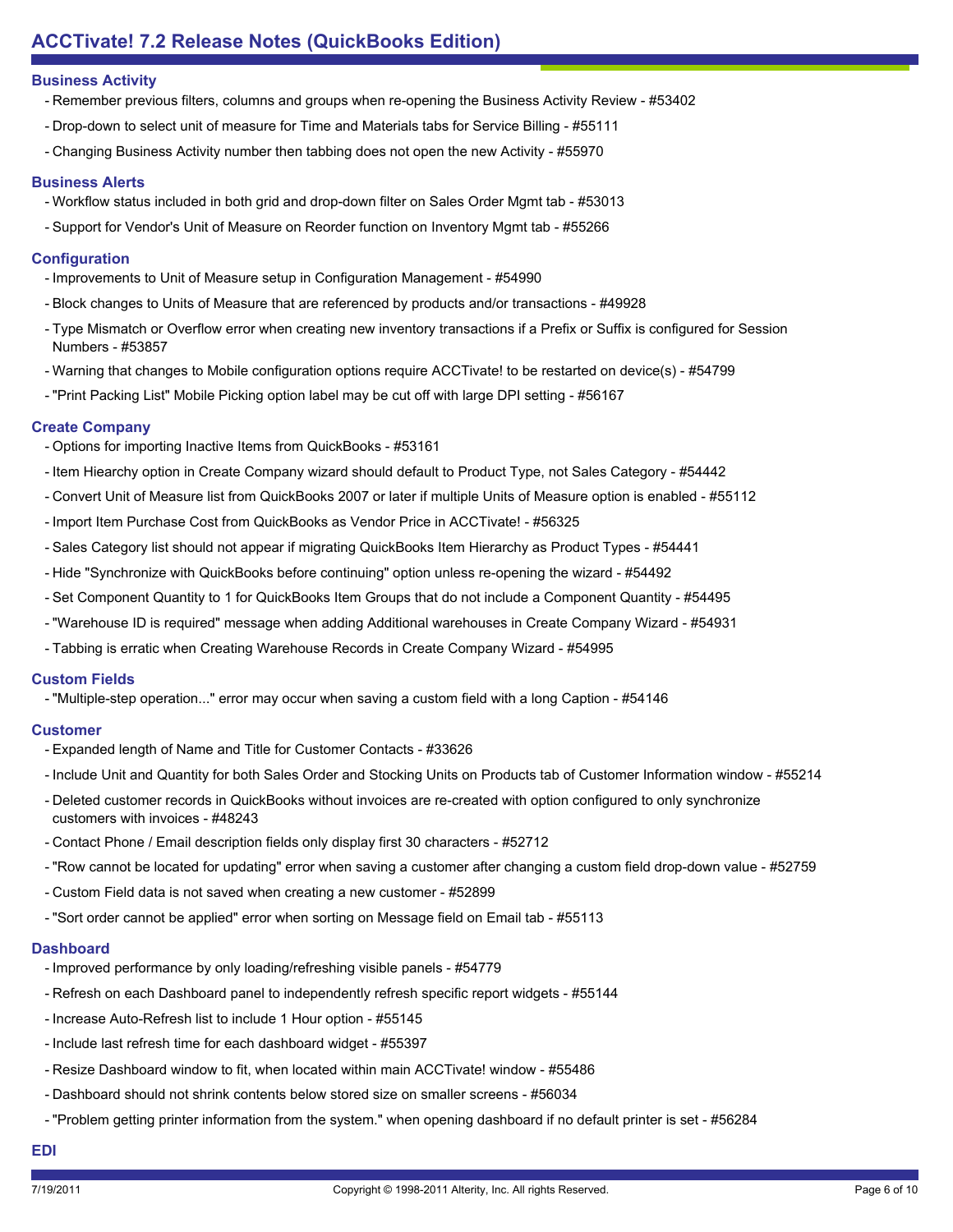#### **EDI**

- Include Product Specifications (Length, Height, Width, Weight and Volume) in EDI Invoice and ASN Item rows #56250
- "Columns in the order by list must be unique" error when exporting ASN #56242

#### **General**

- Use single field for company address in Config Mgr and Register windows to better support international addresses #56112
- ACCTivateAppDotNet reads ACCTivatePath from 64-bit registry tree when on 64-bit OS #51846
- Improvements to dropped network connection(s) to ACCTivate! server #56074
- Mobile and EDI Manager crash if Alterity registry key doesn't exist #56275
- "There was a problem sending your error report." may occur when sending an error report #56347

#### **Import**

- Include "Vendor Price Unit" for vendor prices in the Import Data (Products) field list #55455
- "Permission Denied" error when selecting a file in the Import Data function that is open in Microsoft Excel #53666
- "Invalid Use of Null" exception may occur during Lot Number import if any records contain a blank quantity #54647
- "Marketing Code exceeds maximum length of 15 characters" error during Import Data (Customers) #55040

## **Installation**

- Windows 2000 editions are no longer supported #55747
- ACCTivate installer doesn't go Back when hitting [< Back] on the "Select Program Folder" window. #55267

## **Inventory**

- Enter inventory receipts in alternate units of measure (default to PO unit) #52148
- Support for multiple forms (reports) for unposted Inventory Transfers #53099
- "Update Inventory?" prompt should be "Post inventory transaction?" #54589
- Default Inventory Transfer form (report) to accompany shipment of goods between warehouses #55304
- Availability for lot/serial numbers for components in unposted assemblies is not correct #52890
- Available quantity for Location may be incorrect for lot or serial-numbered items when using the Multiple Location Control module - #54748
- "Non-nullable column cannot be updated to Null" error when printing count sheets #55114
- Inventory Transaction reports may not print items in original sequence #55712
- Sales Order lines may be fully scheduled if deprecated "Maintain Inventory" warehouse option is set #56014
- Tabbing through Amount column on Inventory Receipt may not be properly round Unit Cost based on the Max Decimals for Costs configuration setting - #56097
- Inventory Assembly unit of measure is always displayed as "Ea" instead of stocking unit for assembly item #56106
- Vendor Last Price, Quantity and Date should not be updated by Added Cost transactions #56324

#### **License**

- Confusing license message after moving ACCTivate! folder to new computer - #56224

## **Login**

- Nothing happens when attempting to log in to ACCTivate! with an invalid User ID - #55197

## **Lookup**

- Select button should be disabled on Lookup windows when no records are displayed in grid - #53557

## **Mobile**

- Users without the "Inventory transactions" permission are able to process inventory transactions in ACCTivate! Mobile -#52121
- "Restrict Access by Salesperson" user permission is not honored in Mobile Order Entry #54744

# **Pricing**

- Kit and Matrix/Assortment items should support last cost-based prices - #38590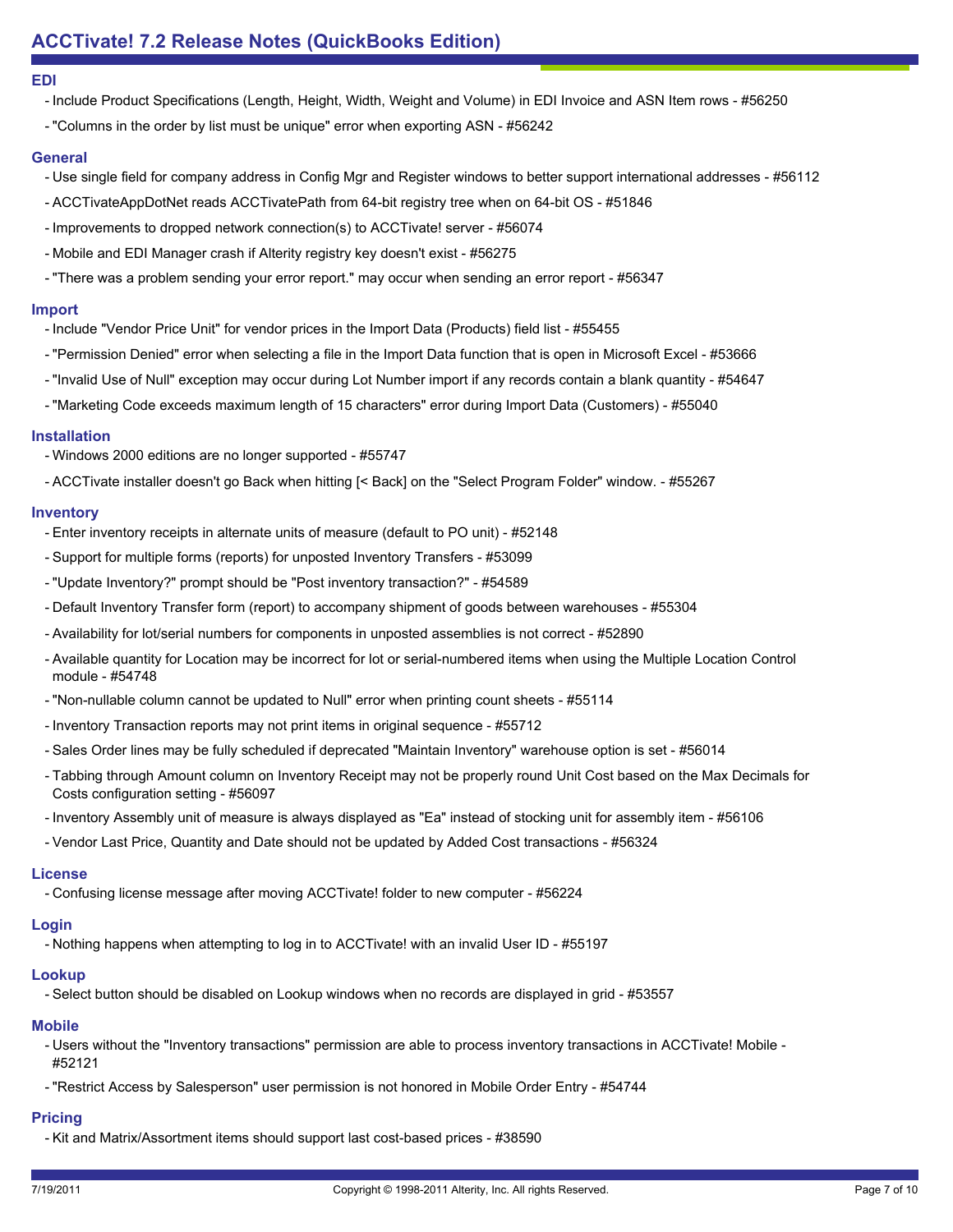## **Pricing**

- Special Order only items do not support Last Cost + % (or amount) pricing - #54988

## **Product**

- Improved default options in Configuration Management for new products #30892
- Display Color and Size on the Components tab for Assortments #52042
- Expand length of Sales Category ID from 5 to 8 characters #53164
- Don't allow changes to Item Type if the product has any transactions #53226
- Support for alternate units of measure for Price on Vendors tab #55217
- Include Unit and Quantity for both Stocking and Order unit on History tab of Product Information window #55265
- Include Alternate Description field in Product Lookup by Alternate Product ID #55295
- Include alternate units in standard Product report #55297
- Include Price Unit on History tab of Product Information window #55450
- Improvements for products no longer stocked or available in a specific warehouse #55729
- Warning regarding existing transactions when changing the alternate unit factor quantity #56235
- External Document field doesn't work for local files with file:// protocol #34896
- Location should be labeled "Last Location" on Lots tab #54590
- "Object variable or With block variable not set" errors may occur when loading a product #54782
- Vendor appears on Transactions tab for Receipts for users without "Product Vendors" permission #55079
- Don't allow changes to the Stocking Unit on Product Information window when existing transactions exist #55134
- Support for multiple product-specific alternate units of measure per product #55135
- Last Purchase Qty and Date are not updated by new purchase orders on Vendors tab #55394

## **Purchasing**

- Abililty to enter purchase orders in an alternate, related unit of measure #20240
- Unit of Measure drop-down on Detail tab of Purchase Order for non-standard ("N") lines #53801
- New Display Quantity, Unit, Price and Amount fields for standard Purchase Order reports #55156
- Synchronize and use Supplier VAT Code override from QuickBooks UK and Canada editions #56065
- Include SalesOrderNumber in PODetail view for Special Order reports #56082
- Price for PO should default from first of Vendor Price, Last PO, Last Receipt then Warehouse Unit Costs #56265
- Sales Order number does not appear on PO for drop shipments #43587
- Total Outstanding amount on Drop Ship PO is not updated by partial PO Invoice #56064

#### **Reports**

- Report Parameter drop-downs for Warehouse, Product Class, Product Type, Customer Type, Salesperson, Branch, Marketing Code - #27083
- Drilldown to related entities from Crystal Report preview window #33300
- Include Notes for each report when selecting a report in the list #52837
- Support for barcodes using ID Automation UPC font #53580
- Report relation filters for "in" and "not in" a comma-separated list #54584
- Include Thumbnail for each report when selecting a report in the list #55143
- "RefNumber" and "Account" fields in JournalLine data view for reports on Journal Entries synchronized to QuickBooks -#56033
- Report Parameter drop-down filters for Business Activity Type, Code, Status, Priority and Resolution #56046
- Report Parameter drop-down filters for Sales Order Status, Type and Workflow Status #56047
- Report Parameter drop-down filters for Purchase Order Status and Type #56048
- CompanyTaxNumber field in Orders and PO data views for reports #56128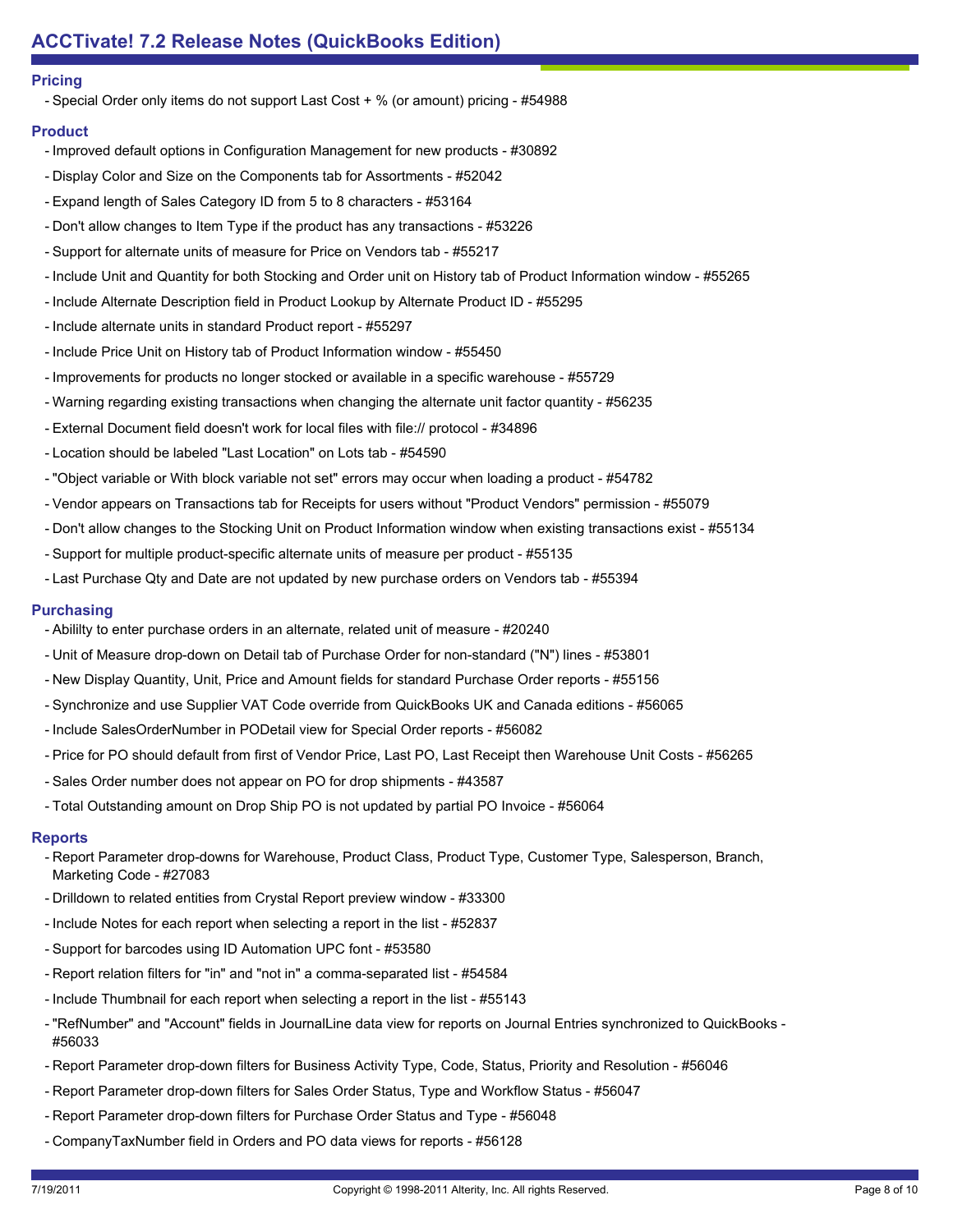#### **Reports**

- Support for "\_Edition" Crystal Report parameter based on ACCTivate! Edition (ie International) #56215
- Type is not set based on known fields (ie Customer Name) on Selection Prompts tab #41545
- User friendly message when attempting to view/print a report without a printer installed #51796
- "File not found" error when Crystal Report file is missing #52044
- New database fields may not be available for Selection Prompts in Report Catalog #52942
- Invalid Use of Null error when opening a report with a blank parameter #54593
- Confusing message when entering an invalid date value for a report filter #54617
- Lookup window from Report Selection Criteria places value in the Filter column instead of Value 1 #54764
- Uncategorized misspelled in Sales Category reports #55322
- "This field name is not known" when filtering on Priority on various business activity reports #56058
- Sales Order Summary By Period and Chart reports include cancelled sales orders #56071
- Local Currency symbol does not appear on Inventory posting reports, based on Windows Regional Settings #56301

#### **Sales Order**

- Allow sales orders on credit hold (with approval) to be released in Prepare Invoices wizard #35188
- Display Color and Size for components on the Select Assortment window during Sales Order entry #52041
- Abililty to enter sales orders in an alternate, related unit of measure #52153
- Include Sales Order unit of measure in Select Assortment / Matrix popup window #55125
- New Display Quantity and Unit fields for standard Sales Order reports #55157
- Workflow status in Sales Order, Service Order and Credit Memo lookup #55254
- Re-label "Qty" as "Pr Qty" for price unit quantity on Sales Order Detail tab #56238
- "Replace existing contact information?" message may appear when opening a sales order #52971
- Order workflow status should be reset when backorder is scheduled. #53503
- Class drop-down is not required, but has a yellow background #54540
- Copy Sales Order does not include assortment / matrix quantities #54837
- "Multiple-Step Operation..." exception may be received when opening or saving Sales Order. #54978
- Invalid Line Type errors creating Sales Orders #55213
- Price Unit does not drop down when editing a sales order #55399
- Cannot find Sales Category when adding Shipping on Create Invoice #55891
- "Either BOF or EOF is True ..." error when saving sales order after "Cannot locate order" message appears #56008
- Pick Ticket should not be available when no items are scheduled #56221
- Multiple-step operation generated errors when saving sales order when product Tax Code is blank #56246
- Changes to the Product Tax Code on Sales Order or Credit Memo may not be saved. #56290
- Error processing credit cards with 4 digit security codes when using the QuickBooks Merchant Service #56293
- Invalid use of NULL error when copying Sales Order #56316

#### **Shipping**

- Filter sales orders by workflow status and update to new "Packaging" workflow status #55882
- Sales Order Workflow Status is not set to "Shipped" when using the Import Data (Excel) function to import tracking numbers for all cartons in a shipment - #53156
- "Package Tracking Website cannot be displayed" message if Carrier is inactive in Configuration Management #54374
- Overflow error may occur when packaging a shipment with more than 32,000 cartons #55569
- Default Carton "Packaging" code is not set for new Cartons #55756

#### **Shopping Cart**

- Product selection based on Customer Product ID, Alternate Product ID or UPC - #33606